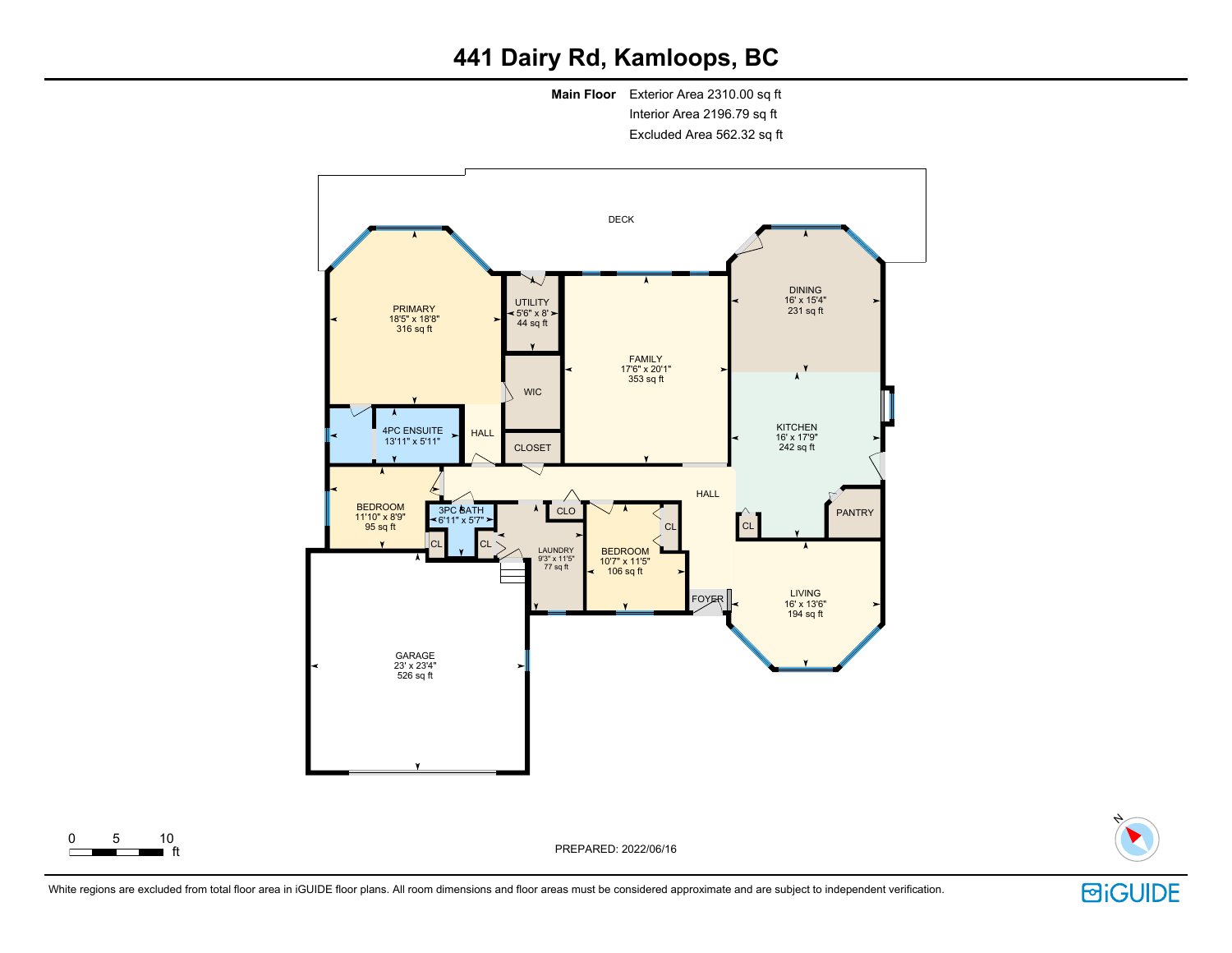## **Property Details**

### **Room Measurements**

Only major rooms are listed. Some listed rooms may be excluded from total interior floor area (e.g. garage). Room dimensions are largest length and width; parts of room may be smaller. Room area is not always equal to product of length and width.

### **Main Building**

MAIN FLOOR 3pc Bath: 6'11" x 5'7" | 26 sq ft 4pc Ensuite: 13'11" x 5'11" | 82 sq ft Bedroom: 11'10" x 8'9" | 95 sq ft Bedroom: 10'7" x 11'5" | 106 sq ft Dining: 16' x 15'4" | 231 sq ft Family: 17'6" x 20'1" | 353 sq ft Garage: 23' x 23'4" | 526 sq ft Kitchen: 16' x 17'9" | 242 sq ft Laundry: 9'3" x 11'5" | 77 sq ft Living: 16' x 13'6" | 194 sq ft Primary: 18'5" x 18'8" | 316 sq ft Utility: 5'6" x 8' | 44 sq ft

### **Floor Area Information**

Floor areas include footprint area of interior walls. All displayed floor areas are rounded to two decimal places. Total area is computed before rounding and may not equal to sum of displayed floor areas.

### **Main Building**

MAIN FLOOR Interior Area: 2196.79 sq ft Excluded Area: 562.32 sq ft Perimeter Wall Thickness: 6.5 in Exterior Area: 2310.00 sq ft

### **Total Above Grade Floor Area, Main Building**

Interior Area: 2196.79 sq ft Excluded Area: 562.32 sq ft Exterior Area: 2310.00 sq ft